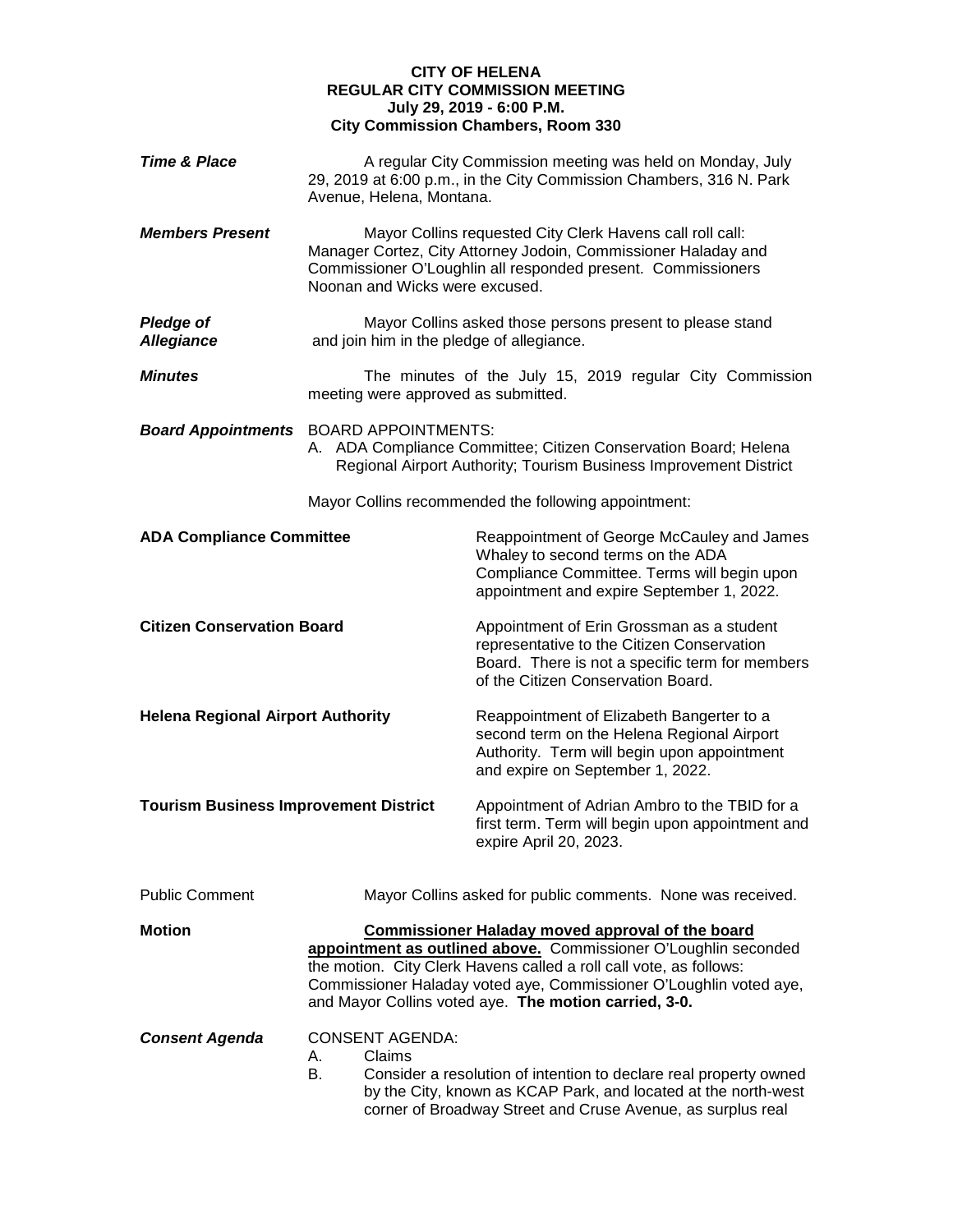|                       | property and authorizing disposal by soliciting requests for<br>proposals for its redevelopment. Resolution 20549                                                                                                                                                                                                                                                                                                                                                                                                                                                                                                                                                                                                                                                                                                                                                                                                                                                                                                                                                                                                                                                                                                                                                                                                                                                                                                                                                                                                                                                                                                                                                                                                                                                                                                                                                    |
|-----------------------|----------------------------------------------------------------------------------------------------------------------------------------------------------------------------------------------------------------------------------------------------------------------------------------------------------------------------------------------------------------------------------------------------------------------------------------------------------------------------------------------------------------------------------------------------------------------------------------------------------------------------------------------------------------------------------------------------------------------------------------------------------------------------------------------------------------------------------------------------------------------------------------------------------------------------------------------------------------------------------------------------------------------------------------------------------------------------------------------------------------------------------------------------------------------------------------------------------------------------------------------------------------------------------------------------------------------------------------------------------------------------------------------------------------------------------------------------------------------------------------------------------------------------------------------------------------------------------------------------------------------------------------------------------------------------------------------------------------------------------------------------------------------------------------------------------------------------------------------------------------------|
|                       | City Manager Cortez recommended approval of the consent<br>agenda, items A-B.                                                                                                                                                                                                                                                                                                                                                                                                                                                                                                                                                                                                                                                                                                                                                                                                                                                                                                                                                                                                                                                                                                                                                                                                                                                                                                                                                                                                                                                                                                                                                                                                                                                                                                                                                                                        |
| <b>Public Comment</b> | Mayor Collins asked for public comment. None was received.                                                                                                                                                                                                                                                                                                                                                                                                                                                                                                                                                                                                                                                                                                                                                                                                                                                                                                                                                                                                                                                                                                                                                                                                                                                                                                                                                                                                                                                                                                                                                                                                                                                                                                                                                                                                           |
| <b>Motion</b>         | <b>Commissioner Haladay moved approval of the claims and</b><br>consent agenda item B. Commissioner O'Loughlin seconded the<br>motion.                                                                                                                                                                                                                                                                                                                                                                                                                                                                                                                                                                                                                                                                                                                                                                                                                                                                                                                                                                                                                                                                                                                                                                                                                                                                                                                                                                                                                                                                                                                                                                                                                                                                                                                               |
| <b>Discussion</b>     | Commissioner O'Loughlin asked if the commission would be<br>given further detail at the public hearing on the criteria for the purchase<br>of surplus property. Manager Cortez stated staff is using the same<br>model for this parcel that was used for the old bus depot; including price<br>and purpose of the property to make sure it is consistent with the<br>priorities of the walking mall. Commissioner O'Loughlin stated the efforts<br>with the downtown re-zoning has given a good framework on what the<br>commission would like to see.                                                                                                                                                                                                                                                                                                                                                                                                                                                                                                                                                                                                                                                                                                                                                                                                                                                                                                                                                                                                                                                                                                                                                                                                                                                                                                               |
| <b>Public Comment</b> | Mayor Collins asked for public comments. None was received.                                                                                                                                                                                                                                                                                                                                                                                                                                                                                                                                                                                                                                                                                                                                                                                                                                                                                                                                                                                                                                                                                                                                                                                                                                                                                                                                                                                                                                                                                                                                                                                                                                                                                                                                                                                                          |
| Vote                  | City Clerk Havens called a roll call vote, as follows:<br>Commissioner Haladay voted aye, Commissioner O'Loughlin voted aye,<br>and Mayor Collins voted aye. The motions carried, 3-0.                                                                                                                                                                                                                                                                                                                                                                                                                                                                                                                                                                                                                                                                                                                                                                                                                                                                                                                                                                                                                                                                                                                                                                                                                                                                                                                                                                                                                                                                                                                                                                                                                                                                               |
| <b>Bid Award</b>      | <b>BID AWARD</b><br>Chessman Dam Controls Rehabilitation Project #17-18<br>А.                                                                                                                                                                                                                                                                                                                                                                                                                                                                                                                                                                                                                                                                                                                                                                                                                                                                                                                                                                                                                                                                                                                                                                                                                                                                                                                                                                                                                                                                                                                                                                                                                                                                                                                                                                                        |
| <b>Staff Report</b>   | Interim Public Works Director Leland reported the Chessman<br>water storage reservoir, operated by the City of Helena Water Treatment<br>Division, is located south of Helena in what is now the Helena National<br>Forest. The dam has been in place since about 1876, in its current<br>configuration since 1906 and was completely rehabilitated in 1988. The<br>dam stores water for times of low water supply in Ten Mile Creek and<br>allows water to be released from the reservoir into the Beaver Creek<br>drainage where it can be collected for treatment downstream at an intake<br>for the Ten Mile Water Treatment Plant.<br>Ice, wind and weather have rendered the current intake<br>structure's multi-level controls inoperable, and as a consequence, water<br>can only be removed from the lowest level of the multi-level dam intake<br>structure, restricting flexibility in dam operations. The broken controls do<br>not allow Water Treatment Division staff to intake the highest quality<br>water into the dam for discharge, sometimes causing some taste and<br>odor issues due to algae. This also keeps the intake structure full of<br>water and does not allow for proper dam maintenance. The main dam<br>control valve is old and reaching the end of its serviceable life, sticks,<br>and cannot be modulated well to regulate dam discharge.<br>The proposed project will replace the intake control gates with<br>gates protected from ice damage, replace the main dam control valve,<br>replace the gate and valve operators, and clean the dam out and perform<br>regular maintenance and inspection activities.<br>The City received five bids for the Chessman Dam Controls<br>Rehabilitation Project 17-18 on July 2, 2019. The lowest responsible<br>bidder for the project was Dick Anderson Construction of Helena, MT |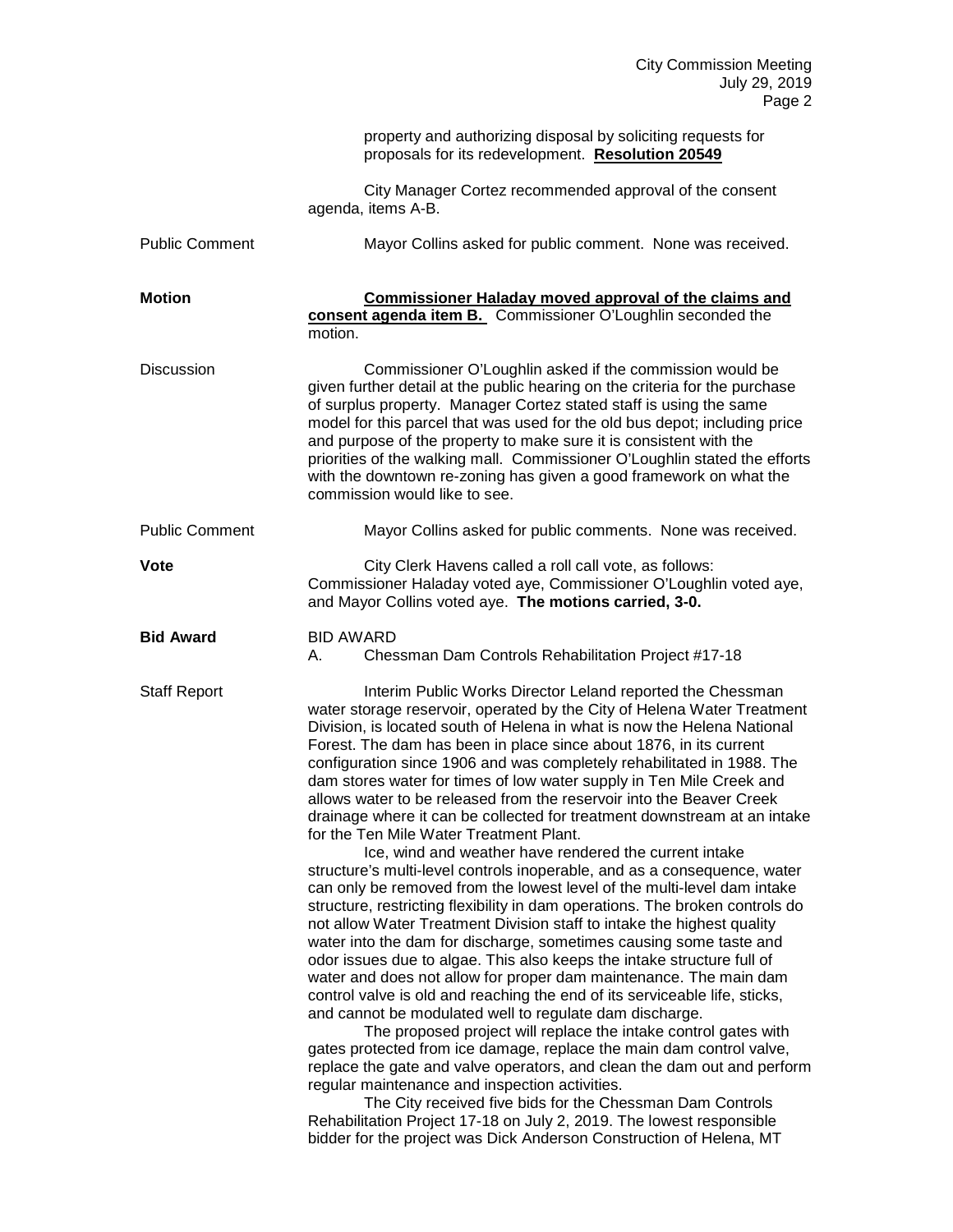|                       | with a bid price of \$372,216.12. Bids received ranged from \$372,216 to<br>\$917,036. The cost for this project is budgeted from Water Treatment<br>capital funds as planned maintenance, upkeep and repair to the City's<br>water treatment and storage system. It will improve operation and<br>maintenance of the water treatment and storage system and increase<br>the flexibility in operation of the reservoir outlet works as designed.<br>Installing the new controls at the dam will restore full operability<br>to the raw water system, allow the reservoir to be used as designed,<br>allow for improved raw and treated water quality, and improve<br>maintenance at the facility. Installing the new ice protection will ensure<br>operable controls for the foreseeable future.<br>Interim Director Leland recommended awarding the Chessman<br>Dam Controls Rehabilitation Project #17-18 to the lowest responsible<br>bidder, Dick Anderson Construction, in the amount of \$372,216.12.                                                                                                                                                                                                                                                                                                                                                                                                                                                                                                      |
|-----------------------|------------------------------------------------------------------------------------------------------------------------------------------------------------------------------------------------------------------------------------------------------------------------------------------------------------------------------------------------------------------------------------------------------------------------------------------------------------------------------------------------------------------------------------------------------------------------------------------------------------------------------------------------------------------------------------------------------------------------------------------------------------------------------------------------------------------------------------------------------------------------------------------------------------------------------------------------------------------------------------------------------------------------------------------------------------------------------------------------------------------------------------------------------------------------------------------------------------------------------------------------------------------------------------------------------------------------------------------------------------------------------------------------------------------------------------------------------------------------------------------------------------------|
| <b>Discussion</b>     | Commissioner O'Loughlin asked for clarification on how staff<br>determines the discrepancy between bids, what does "responsible<br>bidder" mean to staff, how are the bids rated and what criteria is used.<br>Interim Director Leland stated staff looks at the contractor's<br>qualifications; can they do the job; past experiences where they may<br>have defaulted and not finished a project. This is a unique project, as it<br>requires a copper dam. Dick Anderson Construction has the<br>experience with installing a copper dam.                                                                                                                                                                                                                                                                                                                                                                                                                                                                                                                                                                                                                                                                                                                                                                                                                                                                                                                                                                     |
| <b>Public Comment</b> | Mayor Collins asked for public comments. None was received.                                                                                                                                                                                                                                                                                                                                                                                                                                                                                                                                                                                                                                                                                                                                                                                                                                                                                                                                                                                                                                                                                                                                                                                                                                                                                                                                                                                                                                                      |
| <b>Motion</b>         | <b>Commissioner O'Loughlin moved to award the Chessman</b><br>Dam Controls Rehabilitation Project #17-18 to the lowest<br>responsible bidder, Dick Anderson Construction, in the amount of<br>\$372,216.12 Commissioner Haladay seconded the motion. City Clerk<br>Havens called a roll call vote, as follows: Commissioner Haladay voted<br>aye, Commissioner O'Loughlin voted aye, and Mayor Collins voted aye.<br>The motion carried, 3-0.<br>В.<br>Red Mountain Canal Repair Project #17-20                                                                                                                                                                                                                                                                                                                                                                                                                                                                                                                                                                                                                                                                                                                                                                                                                                                                                                                                                                                                                  |
| <b>Staff Report</b>   | Interim Public Works Director Leland reported at the present<br>time, the Red Mountain Canal is used to convey City drinking water prior<br>to treatment from the Banner Creek head gate roughly 5.5 miles through<br>open ditch, lined ditch, elevated trestle and pipe to Chessman Reservoir<br>for storage. The flume is roughly 150 years old and was largely rebuilt in<br>the late 1980s.<br>The flume has been inoperable from its start at the Banner Creek<br>head gate for the last 3-4 years. This is due to an illegal logging road<br>being cut below the canal from the Peerless Jennie Road for the first 1/4<br>mile of the canal's length. This has resulted in excessive flume leakage<br>and slope instability issues below the canal, resulting in it not being used<br>to convey water due to the risk of slope failure. The canal is still used but<br>only conveys water from creeks it intercepts between Banner Creek and<br>Chessman Reservoir.<br>The proposed project is to replace the first 1,800 feet of canal<br>with 30 inch diameter HDPE pipe. The existing open ditch will be<br>replaced with buried pipe. The project will include two manholes and a<br>riser tee to allow for flow measurement, and the periodic cleaning and<br>removal of debris from the pipe. A small land slump blocking the canal<br>will also be repaired as part of the work. This work will allow for the canal<br>to be again used for its entire length and allow for the withdrawal of water |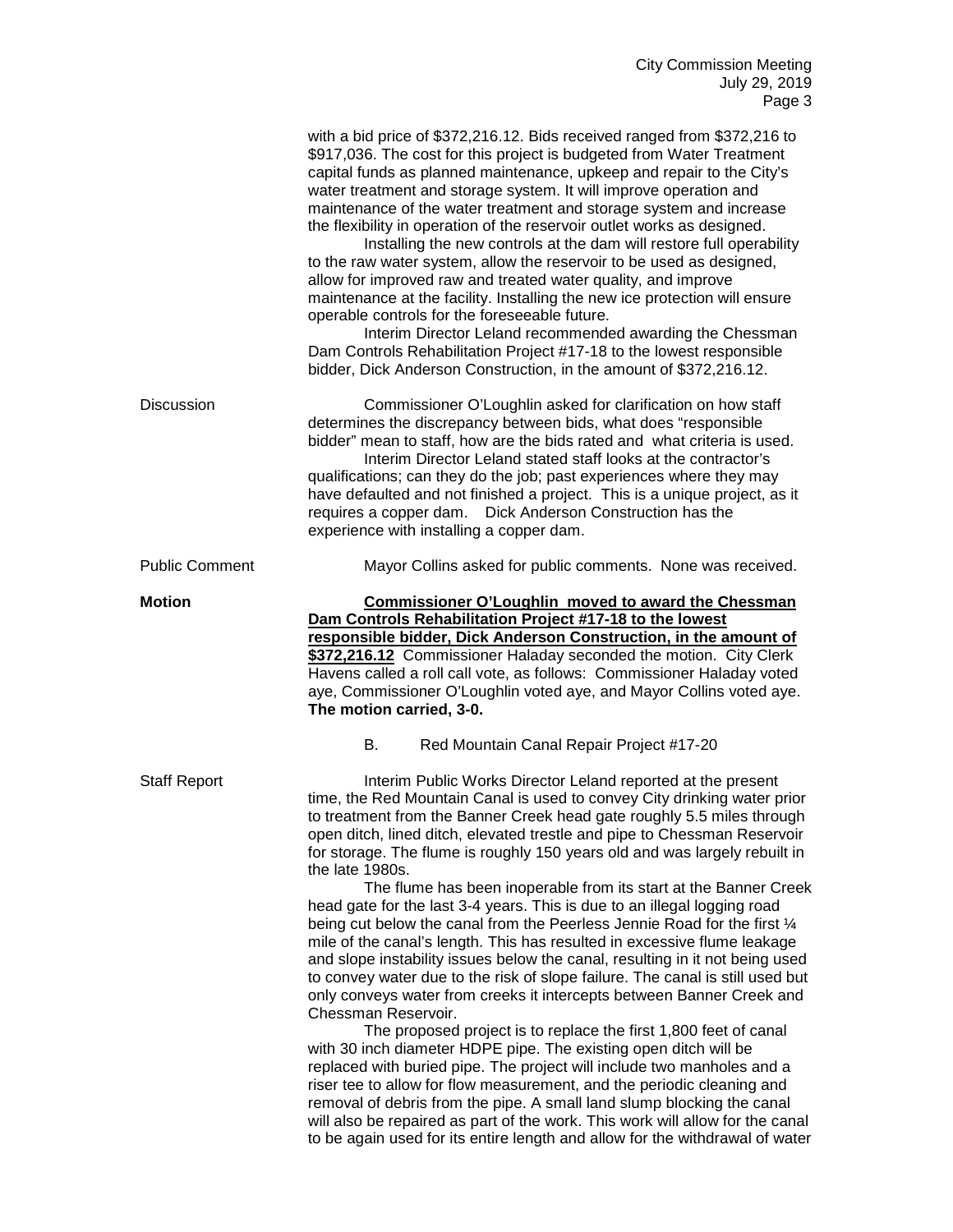|                       | from Banner Creek and its transport to Chessman Reservoir. The City<br>received 3 bids for the Red Mountain Canal Repair Project 17-20 on July<br>2, 2019. The lowest responsible bidder for the project was Missouri River<br>Contractors of Helena, MT with a bid price of \$214,888.00. Bids received<br>ranged from \$214,888 to \$306,722.<br>The cost for this project is planned to be paid for by the City of<br>Helena out of the Water Treatment capital funds and is planned<br>maintenance, upkeep and repair to the City's water treatment and<br>storage system to allow for improved operation and maintenance of the<br>water treatment and storage system and to allow.<br>Repair of the canal will allow for the operation of the canal for its<br>full length, from the Banner Creek Intake to Chessman Reservoir. Canal<br>repairs will monitor and preserve use of the City of Helena's water right.<br>Repair of the canal will eliminate excessive water leakage and slope<br>instability for the first 1/3 of a mile of the canal.                                                                                                                                                                                                                                                                                                                                                                                                                                                                                                                                                       |
|-----------------------|------------------------------------------------------------------------------------------------------------------------------------------------------------------------------------------------------------------------------------------------------------------------------------------------------------------------------------------------------------------------------------------------------------------------------------------------------------------------------------------------------------------------------------------------------------------------------------------------------------------------------------------------------------------------------------------------------------------------------------------------------------------------------------------------------------------------------------------------------------------------------------------------------------------------------------------------------------------------------------------------------------------------------------------------------------------------------------------------------------------------------------------------------------------------------------------------------------------------------------------------------------------------------------------------------------------------------------------------------------------------------------------------------------------------------------------------------------------------------------------------------------------------------------------------------------------------------------------------------------------|
|                       | Interim Director Leland recommended awarding the Red<br>Mountain Canal Repair Project #17-20, to the lowest responsible bidder<br>Missouri River Contractors in the amount of \$214,888.00.                                                                                                                                                                                                                                                                                                                                                                                                                                                                                                                                                                                                                                                                                                                                                                                                                                                                                                                                                                                                                                                                                                                                                                                                                                                                                                                                                                                                                      |
| <b>Public Comment</b> | Mayor Collins asked for public comments. None was received.                                                                                                                                                                                                                                                                                                                                                                                                                                                                                                                                                                                                                                                                                                                                                                                                                                                                                                                                                                                                                                                                                                                                                                                                                                                                                                                                                                                                                                                                                                                                                      |
| Motion                | <b>Commissioner Haladay moved to award the Red Mountain</b><br>Canal Repair Project #17-20 to the lowest responsible bidder<br>Missouri River Contractors in the amount of \$214,888.00.<br>Commissioner O'Loughlin seconded the motion. City Clerk Havens<br>called a roll call vote, as follows: Commissioner Haladay voted aye,<br>Commissioner O'Loughlin voted aye, and Mayor Collins voted aye. The<br>motion carried, 3-0.<br>C.<br>Montana and Highland Bulb-Outs and Sidewalks, City Project<br>#19-09                                                                                                                                                                                                                                                                                                                                                                                                                                                                                                                                                                                                                                                                                                                                                                                                                                                                                                                                                                                                                                                                                                  |
| Staff Report          | Interim Public Works Director Leland reported last fall the City<br>Commission directed staff to start a project to construct bulbouts at the<br>intersection of Montana and Highland and include sidewalks for one<br>block each direction. Staff hired TD&H Engineering to design and<br>manage the project.<br>Staff presented the plans NMTAC, where we received positive<br>comments for the project and a few suggestions. TD&H and staff held a<br>public meeting at Jefferson School on March 12, 2019 where we<br>received again very positive comments and a few suggestion. TD&H also<br>mailed out a brochure to the adjacent property owners informing them of<br>the project and where to get more information.<br>On May16, 2019, the City of Helena received and opened one<br>bid for the project from Helena Sand and Gravel. The bid was for<br>\$144,900 for schedule #1 (bulbouts) and \$336,450 for schedule #2<br>(sidewalks) for a total of \$511,350. This bid was in excess of the TD&H's<br>engineering estimate of \$92,625 for schedule#1 and \$217,880 for<br>schedule #2 for a total of \$310,505. Based on the extremely high bids<br>and only having one bidder, staff and TD&H negotiated with Helena<br>Sand and Gravel to see if there as a way to reduce the cost by allowing a<br>later completion date. After the negotiation with Helena Sand and Gravel,<br>the bids were changed to \$135,070 for schedule#1 and 340,220 for<br>schedule#2 for a total of \$475,290. This was above the original<br>estimated budget and required a budget amendment. The final budget |

for the project with engineering cost will be \$600,000 from the Street

Maintenance Fund.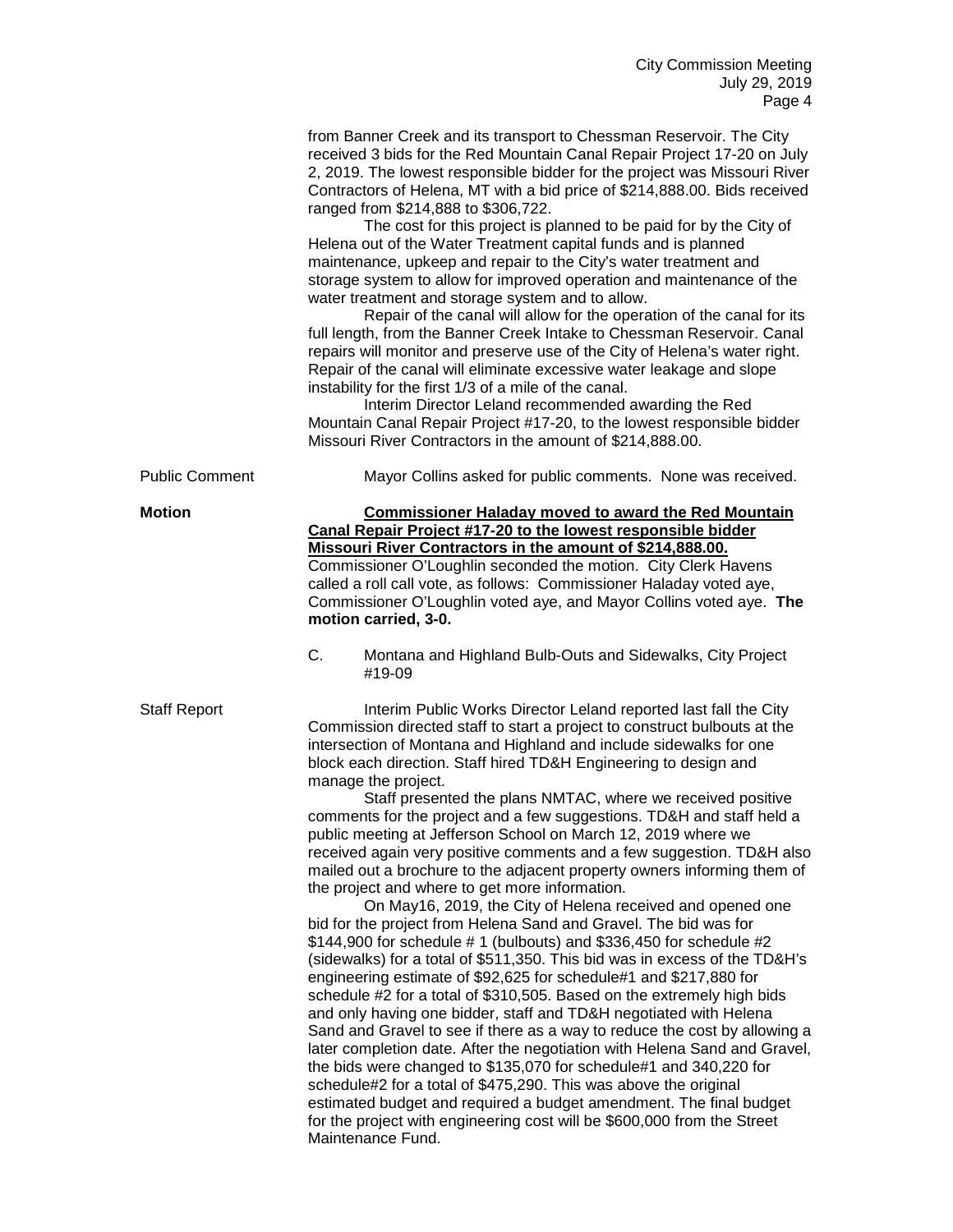This project will improve the crossing for school kids and pedestrians at the intersection of Montana and Highland.

Interim Director Leland recommended awarding both schedule #1 and #2 for the Montana and Highland Bulbouts and sidewalk project to the lowest responsible bidder, Helena Sand and Gravel in the amount of \$475,290.

| <b>Discussion</b>     | Commissioner O'Loughlin asked for a snapshot of the timeline<br>for the bulbouts and the sidewalks. Interim Director Leland stated this is<br>the number one priority and hopefully within two weeks the contractor will<br>be on-site and Phase I will be completed by the end of September and<br>Phase II by the end of October<br>Commissioner O'Loughlin stated this is an important project,<br>there is a lot of pedestrian traffic in the area, and there needs to be a<br>safe route to school. Given the cost, it is higher than what was projected<br>and asked if the cause is a timing issue. Interim Director Leland stated<br>yes and noted there are no contractors available to do the project. The<br>commission could decide not to award the project and re-bid it later this<br>fall.<br>Commissioner O'Loughlin stated Schedule I is a big piece of the<br>project and she believes Schedule II seems to be higher than the<br>estimated amount.<br>Interim Director Leland stated the commission could award both<br>schedules or the individual schedules. Schedule I is \$135,070 and<br>Schedule II is \$340,220.<br>Commissioner Haladay asked if the commission awards<br>Schedule I and not Schedule II, what would the timeframe for Schedule II<br>to be completed. Interim Director Leland stated Phase II would begin in<br>the spring of 2020.<br>Mayor Collins noted the costs could also go up. Interim Director<br>Leland concurred but thought there may be more than one bid. |
|-----------------------|----------------------------------------------------------------------------------------------------------------------------------------------------------------------------------------------------------------------------------------------------------------------------------------------------------------------------------------------------------------------------------------------------------------------------------------------------------------------------------------------------------------------------------------------------------------------------------------------------------------------------------------------------------------------------------------------------------------------------------------------------------------------------------------------------------------------------------------------------------------------------------------------------------------------------------------------------------------------------------------------------------------------------------------------------------------------------------------------------------------------------------------------------------------------------------------------------------------------------------------------------------------------------------------------------------------------------------------------------------------------------------------------------------------------------------------------------------------------------------------------------------------------|
| <b>Public Comment</b> | Mayor Collins asked for public comments. None was received.                                                                                                                                                                                                                                                                                                                                                                                                                                                                                                                                                                                                                                                                                                                                                                                                                                                                                                                                                                                                                                                                                                                                                                                                                                                                                                                                                                                                                                                          |
| <b>Discussion</b>     | Commissioner Haladay stated he would like to move the project<br>forward, the commission and staff has been discussing this project for<br>two to three years. Mayor Collins and Commissioner O'Loughlin<br>concurred.<br>Commissioner O'Loughlin encouraged staff to begin having<br>conversations with the contractors sooner than later on future projects.                                                                                                                                                                                                                                                                                                                                                                                                                                                                                                                                                                                                                                                                                                                                                                                                                                                                                                                                                                                                                                                                                                                                                       |
| <b>Motion</b>         | <b>Commissioner Haladay moved to award both Schedule #1</b><br>and Schedule #2 for the Montana and Highland Bulbouts and<br>sidewalk project to the lowest responsible bidder, Helena Sand and<br>Gravel in the amount of \$475,290.00. Commissioner O'Loughlin<br>seconded the motion. City Clerk Havens called a roll call vote, as<br>follows: Commissioner Haladay voted aye, Commissioner O'Loughlin<br>voted aye, and Mayor Collins voted aye. The motion carried, 3-0.<br>2019 Chip and Seal Project, City Project #19-17<br>D.                                                                                                                                                                                                                                                                                                                                                                                                                                                                                                                                                                                                                                                                                                                                                                                                                                                                                                                                                                               |
| <b>Staff Report</b>   | Transportation Systems Director Knoepke reported the 2019<br>Chip and Seal, City Project #19-17 would add a new wear surface and<br>pavement sealer by applying a single application of asphalt material<br>followed by spreading a 3/8-inch gravel chip.<br>The City opened one bid for the 2019 Chip and Seal, Project                                                                                                                                                                                                                                                                                                                                                                                                                                                                                                                                                                                                                                                                                                                                                                                                                                                                                                                                                                                                                                                                                                                                                                                             |

#19-17 on July 2, 2019 Helena Sand and Gravel Inc. was the lowest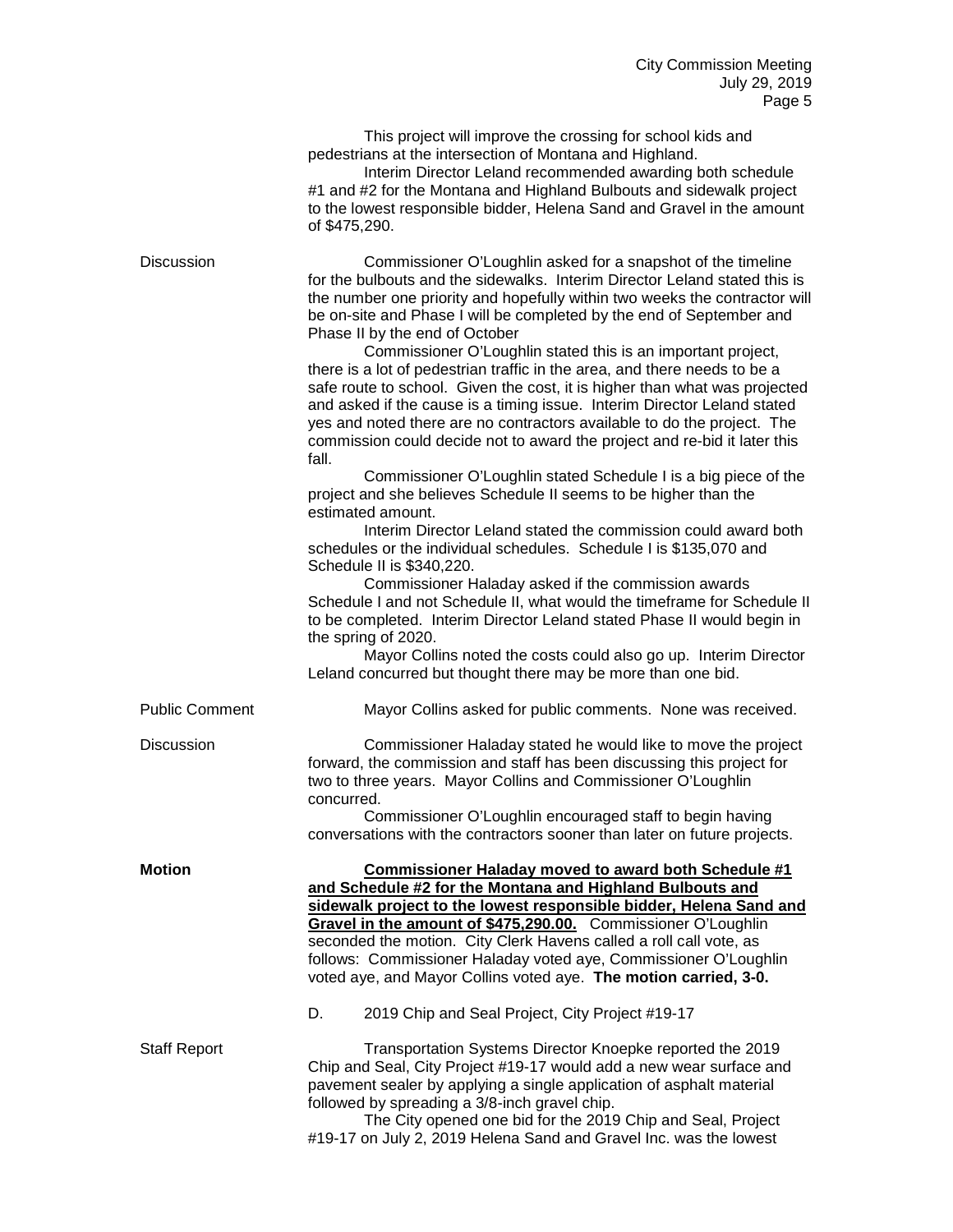| responsible bidder for schedules; A, Selected N-S Upper West Side City<br>Streets; B, Selected E-W Upper West Side City Streets; C, Selected |
|----------------------------------------------------------------------------------------------------------------------------------------------|
|                                                                                                                                              |
| Charlie Russel Streets; D, Selected Upper West of Joslyn; E, Selected                                                                        |
| Lower West Side E-W; F, Selected Lower West Side N-S; and G, Oaks                                                                            |
| Beltview Overlay for a total of \$558,549.12 with a unit price \$1.52 of per                                                                 |
| square yard. Last year's unit price was \$1.32 per square yard. In                                                                           |
| addition, this year we are adding a Traffic Control on Schedules A                                                                           |
| through G. The additional cost for this process is \$0.22 per square yard,                                                                   |
| bringing the total amount to \$639,438.78.                                                                                                   |
|                                                                                                                                              |

Staff recommends awarding schedules A, B, C, D, E, F and G to the lowest responsible bidder; Helena Sand and Gravel, which submitted the low bid of \$639,438.78. This project will complete approximately 19.8 miles of city streets this year compared to previous years; 2018/8 miles, 2017/12.2 miles, 2016/8.80 miles, 2015/8.70 miles, 2014/9.93 miles, and 2013/8.46 miles.

A new wear surface extends the life of 19.8 miles of city streets. Notable energy impact(s): The Chip and Seal will extend the life of the streets.

Director Knoepke recommended awarding schedules A, B, C, D, E, F and G of City Project #19-17, 2019 Chip and Seal to the lowest, responsible bidder, Helena Sand and Gravel for the amount of \$639,438.78.

Discussion Commissioner Haladay asked if ADA ramps would be installed during this project. Director Knoepke stated ADA ramps would not be installed, as this is a maintenance project and not reconstruction.

> Commissioner Haladay referenced the resolution requiring the use of apprentices by contractors performing services for the city of Helena and asked where they fit in with this project.

Director Knoepke stated staff would have to discuss the city's requirements this with Helena Sand and Gravel. Attorney Jodoin asked if the contractor was aware of the apprentice requirement prior to submitting a bid. He noted the City Manager has the authority to waive the requirement if there are no apprentices for this type of work.

Commissioner Haladay stated he does not want the city to make it a pattern of not using apprenticeship programs. Staff will follow-up with Helena Sand and Gravel.

Public Comment Mayor Collins asked for public comments. None was received.

**Motion Commissioner O'Loughlin moved to award schedules A, B, C, D, E, F and G of City Project #19-17, 2019 Chip and Seal to the lowest, responsible bidder, Helena Sand and Gravel for the amount of \$639,438.78.** Commissioner Haladay seconded the motion. City Clerk Havens called a roll call vote, as follows: Commissioner Haladay voted aye, Commissioner O'Loughlin voted aye, and Mayor Collins voted aye. **The motion carried, 3-0.**

| <b>Communications from COMMUNICATIONS/PROPOSALS FROM CITY COMMISSIONERS</b> |                             |
|-----------------------------------------------------------------------------|-----------------------------|
| <b>City Commissioners</b>                                                   | There were no comments.     |
|                                                                             |                             |
| <b>Report of the City</b>                                                   | REPORT OF THE CITY ATTORNEY |
| <b>Attorney</b>                                                             | No report given.            |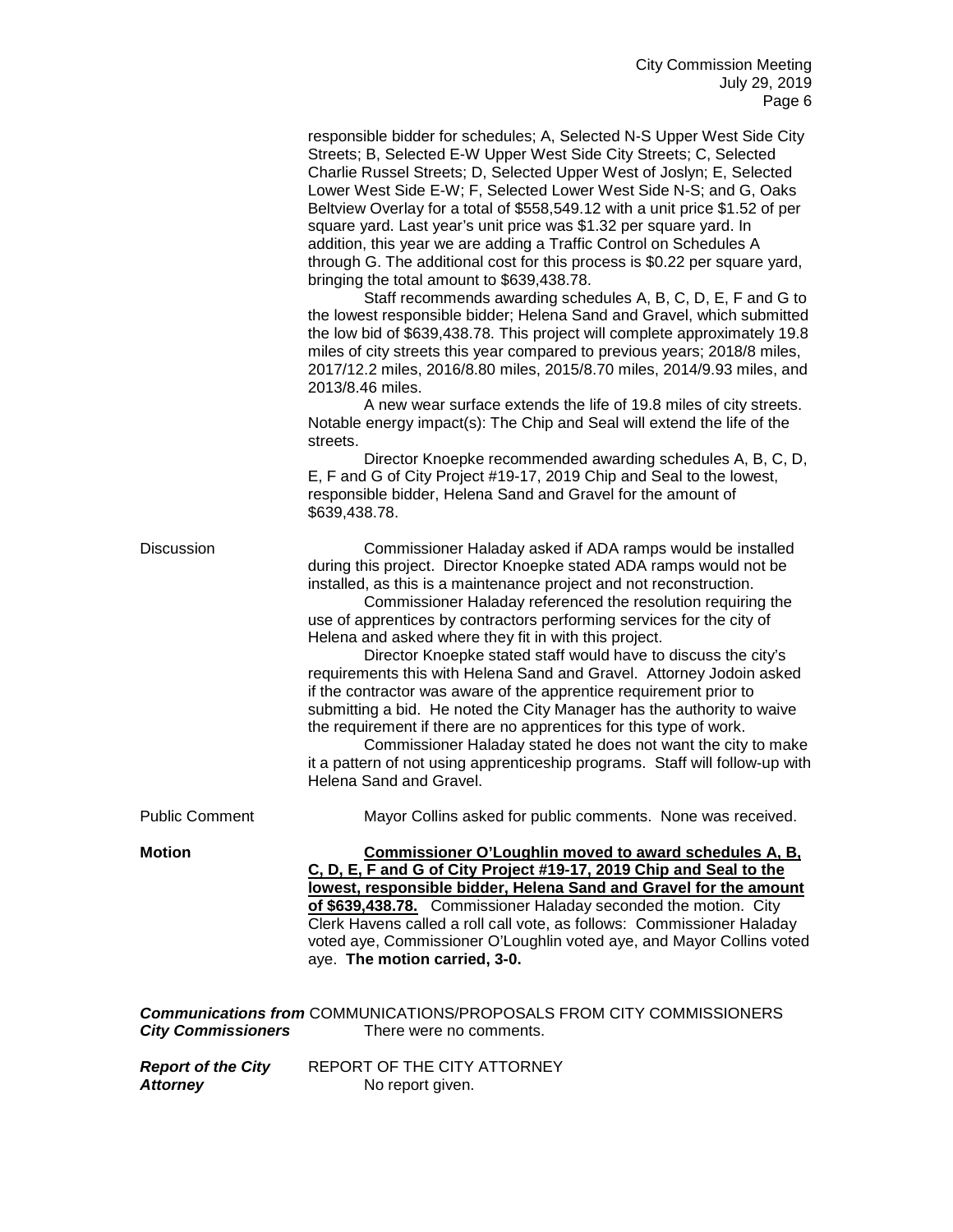| <b>Report of the City</b><br><b>Manager</b> | <b>REPORT OF THE CITY MANAGER</b><br>Manager Cortez invited Assistant Fire Chief Mike Chambers to<br>give an update on the fire in the north valley. Assistant Chief Chambers<br>stated there is not much of an update; there are more flare-ups and there<br>are anticipated winds for this evening. A community update will be given<br>later this evening. As of now it is zero percent contained; there has been<br>no injuries and no loss of structures.<br>Manager Cortez reported on July 24 the administrative meeting<br>adjourned early, she asked for commission concurrence to put the items<br>that were not covered at the meeting on the August 7 agenda. With<br>concurrence from the commission, Clerk Havens will move the items to<br>the August 7 administrative meeting agenda.<br>The Helena Police Department will host a community dialogue<br>event on Wednesday, August 14 at 6:00 p.m. at the Placer building.<br>The trolley had over 50 people use it and it runs until 9:00 p.m.<br>With regards to Parking, staff continues to coordinate with the<br>downtown merchants. The app is ready to be used and the stickers<br>should be ready soon. There will be another evaluation meeting this<br>week with staff. There continues to be issues of having one-hour free<br>parking and having consistent rates.<br>The city received the Certificate of Achievement for Excellence in<br><b>Financial Reporting</b><br>Manager Cortez referred the commission to the memorandum<br>from Alan Hulse with MMIA asking the city to appoint an individual to<br>replace James Fehr on their board. Manager Cortez asked if there is a<br>commission member who would like to serve on the board to please let<br>her know, if not she will appoint a staff member. She also referred the<br>commission to a draft letter addressing the comments received on the<br>Civic Center and the position announcement for the Chief Financial<br>Officer. |
|---------------------------------------------|-------------------------------------------------------------------------------------------------------------------------------------------------------------------------------------------------------------------------------------------------------------------------------------------------------------------------------------------------------------------------------------------------------------------------------------------------------------------------------------------------------------------------------------------------------------------------------------------------------------------------------------------------------------------------------------------------------------------------------------------------------------------------------------------------------------------------------------------------------------------------------------------------------------------------------------------------------------------------------------------------------------------------------------------------------------------------------------------------------------------------------------------------------------------------------------------------------------------------------------------------------------------------------------------------------------------------------------------------------------------------------------------------------------------------------------------------------------------------------------------------------------------------------------------------------------------------------------------------------------------------------------------------------------------------------------------------------------------------------------------------------------------------------------------------------------------------------------------------------------------------------------------------------------------------------------------------------------------------------|
| <b>Report from the</b><br><b>HCC</b>        | REPORT FROM THE HELENA CITIZENS COUNCIL - HCC<br>Representative Dylan Klapmeier reported the HCC would be submitting<br>a recommendation to the city commission regard the LED lights.                                                                                                                                                                                                                                                                                                                                                                                                                                                                                                                                                                                                                                                                                                                                                                                                                                                                                                                                                                                                                                                                                                                                                                                                                                                                                                                                                                                                                                                                                                                                                                                                                                                                                                                                                                                        |
| <b>Regular Items</b>                        | <b>REGULAR ITEMS</b><br>CONSIDER A SIDEWALK VARIANCE FOR THE<br>Α.<br>INSTALLATION OF SIDEWALKS FOR THE RED ALDER<br>HOUSING DEVELOPMENT LOCATED AT THE SOUTHWEST<br>CORNER OF HENDERSON STREET AND BRADY STREET.                                                                                                                                                                                                                                                                                                                                                                                                                                                                                                                                                                                                                                                                                                                                                                                                                                                                                                                                                                                                                                                                                                                                                                                                                                                                                                                                                                                                                                                                                                                                                                                                                                                                                                                                                             |
| <b>Staff Report</b>                         | Interim Public Works Director Ryan Leland the Rocky Mountain<br>Development Council is proposing to develop the Red Alder Housing<br>Project on the undeveloped property at the corner of Brady Street and<br>Henderson Street. There are currently sidewalks along Brady Street<br>adjacent to the proposed development but no sidewalks on Henderson<br>Street. With the construction of a primary building on the property,<br>sidewalks would be required to be installed on all adjacent rights-of-way<br>(ROW). The property owner is requesting not install the sidewalk on<br>Henderson Street.<br>Staff proposes considering the request to delay the installation of<br>sidewalks along Henderson Street adjacent to the Red Alder Property<br>located at the southwest corner of Brady Street and Henderson Street.<br>Interim Director Leland recommended approval of a sidewalk<br>variance for the installation of sidewalk along Henderson Street adjacent                                                                                                                                                                                                                                                                                                                                                                                                                                                                                                                                                                                                                                                                                                                                                                                                                                                                                                                                                                                                     |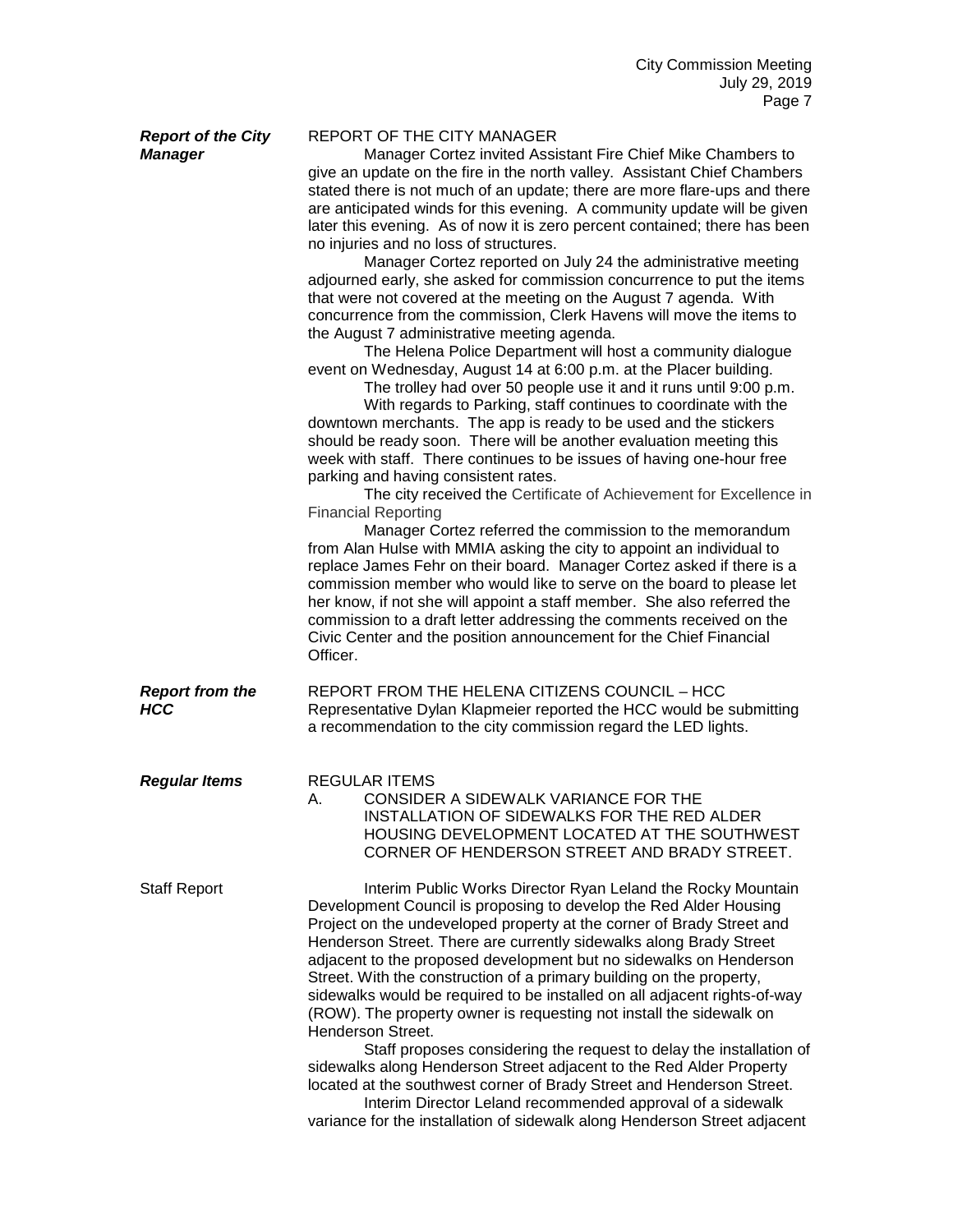to the Red Alder lot location at the Southwest Corner of Brady Street and Henderson Street.

Discussion Commissioner Haladay referenced the two internal paths that go out to Henderson and asked if the paths would be re-worked as internal pathways and not have direct access onto Henderson. Interim Director Leland stated the applicant's representative is here and can answer the question. Director Leland stated the paths are not going to dead-end into a street.

Commissioner Haladay referenced the intersection of Anderson and Henderson and asked if there are sidewalks on both sides of Henderson. Interim Director Leland stated on the east side, there is a bike path that goes all the way down Henderson and there are sidewalks on both sides of Anderson.

Public Comment Mayor Collins asked for public comments. Greg Wirth, Stahly Engineers, stated RMDC recognizes the city's requirement to install sidewalks. However, the topography along Henderson is not conducive to installing sidewalks the entire length of Henderson. Mr. Wirth spoke of pedestrian safety along Henderson Avenue. Mr. Wirth referenced the following three options: 1) not to install sidewalk along Henderson and force pedestrians to the controlled intersection of Henderson and Anderson; the applicant would enter into an agreement to install sidewalks at a later date; 2) install sidewalks partially along Henderson and enter into an agreement to install the remaining sidewalks at a later date and 3) install sidewalks the full length of Henderson with the understanding it would create an unsafe situation on the south side..

Mr. Wirth stated he is a member NMTAC and offered to take the sidewalk variance request to a meeting for review and a recommendation. One of NMTAC'S high priority is the Henderson crossing for the Centennial Trail.

Discussion Commissioner Haladay stated with the layout of the property, you have a cluster of six building and then four adjacent and he believes pedestrians trying to reach Henderson Avenue are going to use the slope and there are going to be social paths leading onto Henderson to access Anderson Boulevard. He asked Mr. Wirth how that would be addressed by not installing sidewalks at least to Anderson Boulevard. Mr. Wirth stated the correct answer is to have an educated pedestrian to go up to the controlled intersection; however, that is not always the case. Mr. Wirth suggested providing a pedestrian crossing at the corner of Anderson and Henderson; he recognized it would be hard to enforce and control. The railroad underpass path does create a problem.

> Commissioner O'Loughlin stated the public transit system does not currently operate in the area. The applicant and the city committed to work together to provide a transit stop and if that were to happen, where that would be and sidewalk connectivity needs to be there.

> Manager Cortez stated potentially the city might go away from fixed routes and go to a demand base service; if that were to happen in reality the sidewalk conversation would be obsolete. It will depend on the future of the transit system.

Commissioner Haladay referred to the letter from Mosaic Architecture that outlined six possible solutions regarding the variance request; he then asked if the recommended motion is all or nothing regarding the installation of sidewalks. Interim Director Leland stated the commission could amend the motion any way they want. Staff does not have a recommendation. Interim Director Leland stated if there were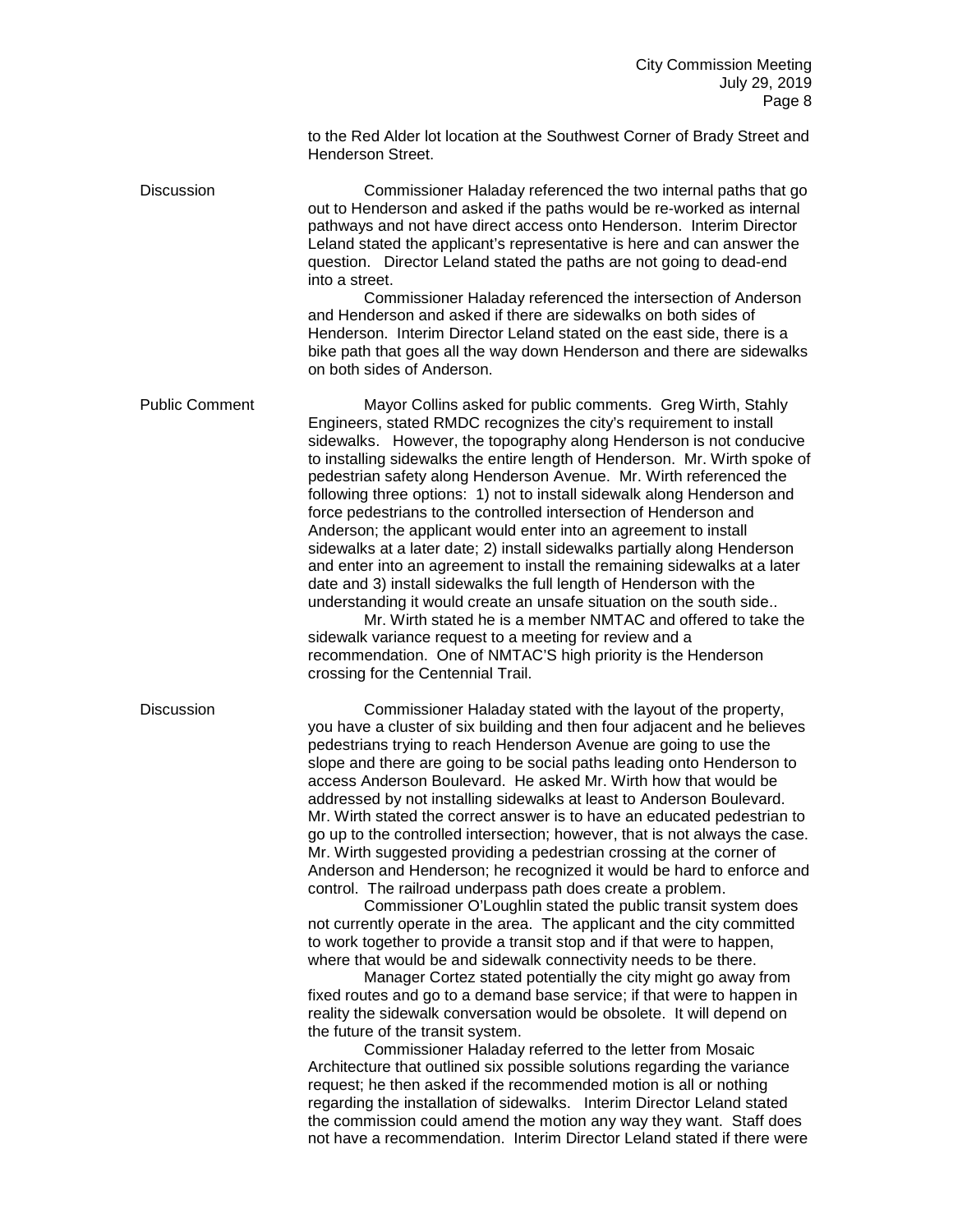a pedestrian crossing at Henderson and Anderson Boulevard there would need to be some safety improvements made.

|            | would need to be some salety improvements made.<br>Commissioner Haladay asked what is the long-term feasibility of<br>doing an extension from the southern end of the property to under the<br>railroad tracks and connecting into Henderson on the other side. Interim<br>Director Leland stated staff would have to do additional research on how<br>to make the connection. The city will have to work with MRL to get<br>access for a path connection.<br>Commissioner O'Loughlin commented the commission has<br>considered these types of variances before where the grade is not ideal<br>to install sidewalks. However, Commissioner Haladay's concerns about<br>Anderson north to Brady is a valid one, particularly since this is a<br>significant increase in housing in the area. Commissioner O'Loughlin<br>stated she has mixed feelings with the request and appreciates the<br>applicant has given the commission some options. Commissioner<br>O'Loughlin stated she understands that we may need to come back and<br>revisit the area once the development is complete to determine what |
|------------|------------------------------------------------------------------------------------------------------------------------------------------------------------------------------------------------------------------------------------------------------------------------------------------------------------------------------------------------------------------------------------------------------------------------------------------------------------------------------------------------------------------------------------------------------------------------------------------------------------------------------------------------------------------------------------------------------------------------------------------------------------------------------------------------------------------------------------------------------------------------------------------------------------------------------------------------------------------------------------------------------------------------------------------------------------------------------------------------------------|
|            | pedestrian amenities are needed. At this time, installing sidewalks from<br>Anderson to Brady makes sense. Whatever decision is made is going to<br>result in certain behavior; therefore, we need to be thoughtful on what we<br>want this to look like.<br>Commissioner Haladay stated he cannot support a full variance<br>for a sidewalk, he could support requiring sidewalk from Brady to                                                                                                                                                                                                                                                                                                                                                                                                                                                                                                                                                                                                                                                                                                            |
|            | Anderson to allow connectivity of the neighborhood.                                                                                                                                                                                                                                                                                                                                                                                                                                                                                                                                                                                                                                                                                                                                                                                                                                                                                                                                                                                                                                                        |
| Motion     | <b>Commissioner O'Loughlin moved to approve a sidewalk</b><br>variance for the location of the southwest corner of the property<br>line to Anderson Boulevard, would be the actual granting of the<br>variance with the continued requirement to install sidewalks north<br>of there.                                                                                                                                                                                                                                                                                                                                                                                                                                                                                                                                                                                                                                                                                                                                                                                                                      |
| Discussion | Attorney Jodoin asked for clarification if the motion is for the<br>north boundary line or the south boundary line, if we were to extend<br>Anderson Boulevard across to Henderson. Is the motion to extend the<br>sidewalk to the north side of Anderson or the south side of Anderson.<br>Commissioner O'Loughlin asked Interim Director Leland to<br>provide some prospective on what would make sense. The reality is<br>pedestrians will be crossing Henderson. Interim Director Leland stated<br>where it makes the most sense is to install one crossing on Anderson.                                                                                                                                                                                                                                                                                                                                                                                                                                                                                                                               |
| Motion     | Commissioner O'Loughlin moved to approve a sidewalk<br>variance for the installation of sidewalks along Henderson Street<br>adjacent to the Red Alder lot location at the intersection of<br>Anderson Boulevard down to the property line of the Red Alder<br>residence. Commissioner Haladay seconded the motion.                                                                                                                                                                                                                                                                                                                                                                                                                                                                                                                                                                                                                                                                                                                                                                                         |
| Discussion | Commissioner Haladay asked if staff understood the<br>motion. Attorney Jodoin indicated he did and that it was his<br>understanding that the motion was to not require a sidewalk on the<br>adjacent Henderson Street right-of-way from the southeast property<br>corner to the north right-of-way line of Anderson Boulevard. The<br>commission concurred.<br>Commissioner Haladay stated if for some reason this creates a<br>problem the commission would be open for further discussion. This<br>makes the most sense to approve this variance.                                                                                                                                                                                                                                                                                                                                                                                                                                                                                                                                                        |